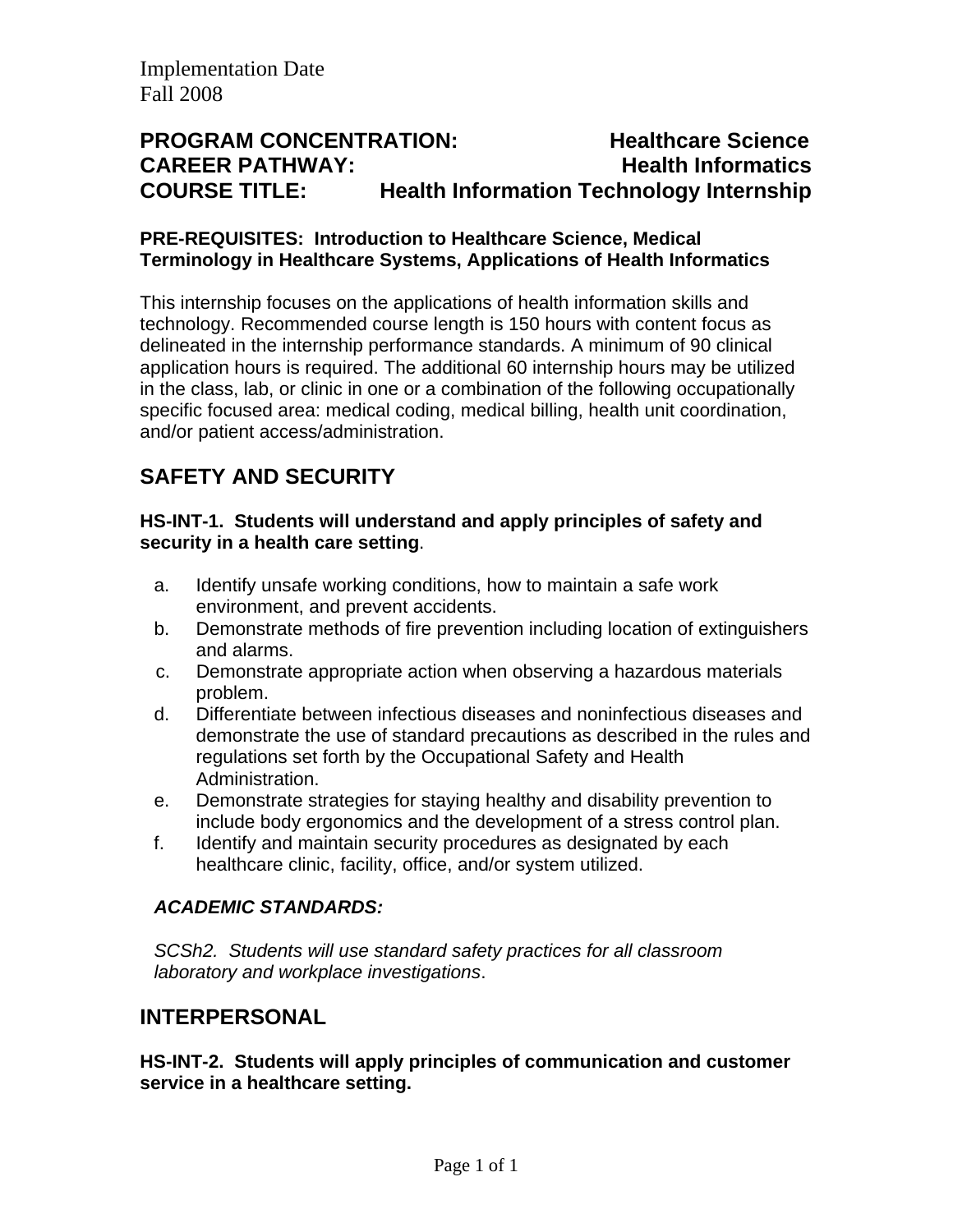- a. Demonstrate the ability to communicate with courtesy, empathy, tact, and emotional control with clients, visitors, and other staff members while demonstrating respect for cultural, social, and ethnic diversity in all professional environments utilized for internship.
- b. Demonstrate correct use of the telephone, fax, intercom, pager, and other office equipment while maintaining confidentiality.
- c. Demonstrate appropriate etiquette when receiving telephone calls, emails, fax, memos, and/or dealing with complaints.
- d. Demonstrate basic math skills including but not limited to: interpret and record data on graphs, charts, and tables; demonstrate conversions between Roman and Arabic numerals, U. S. Standard time (Greenwich Mean Time) and Military time (24 hour clock); and apply conversion constants between metric and avoirdupois systems and within each system.
- e. Demonstrate methods used to determine pertinent criteria including problem and resource identification in a given situation.
- f. Demonstrate problem-solving techniques.
- g. Demonstrate prioritization and decision-making skills including identification of medical conditions or situations which would take priority over others.

### *ACADEMIC STANDARDS:*

*MM2P1. Students will solve problems (using appropriate technology)* 

*MM2P4. Students will make connections among mathematical ideas and to other disciplines.* 

*ELA9RL5. The student understands and acquires new vocabulary and uses it correctly in reading and writing.* 

*ELA10W1(a). Establishes a clear, distinctive perspective and maintains a consistent tone and focus throughout.* 

*ELA10LSV1. The student participates in student-to-teacher, student-tostudent, and group verbal interactions.* 

### .. **OCCUPATION SPECIFIC**

#### **HS-INT-3. Students will apply skills related to health informatics in a healthcare setting.**

- a. Identify, articulate, interpret, pronounce, and accurately spell occupational specific medical terminology.
- b. Demonstrate basic computer skills including entering data, correcting mistakes, and retrieving information stored in computer.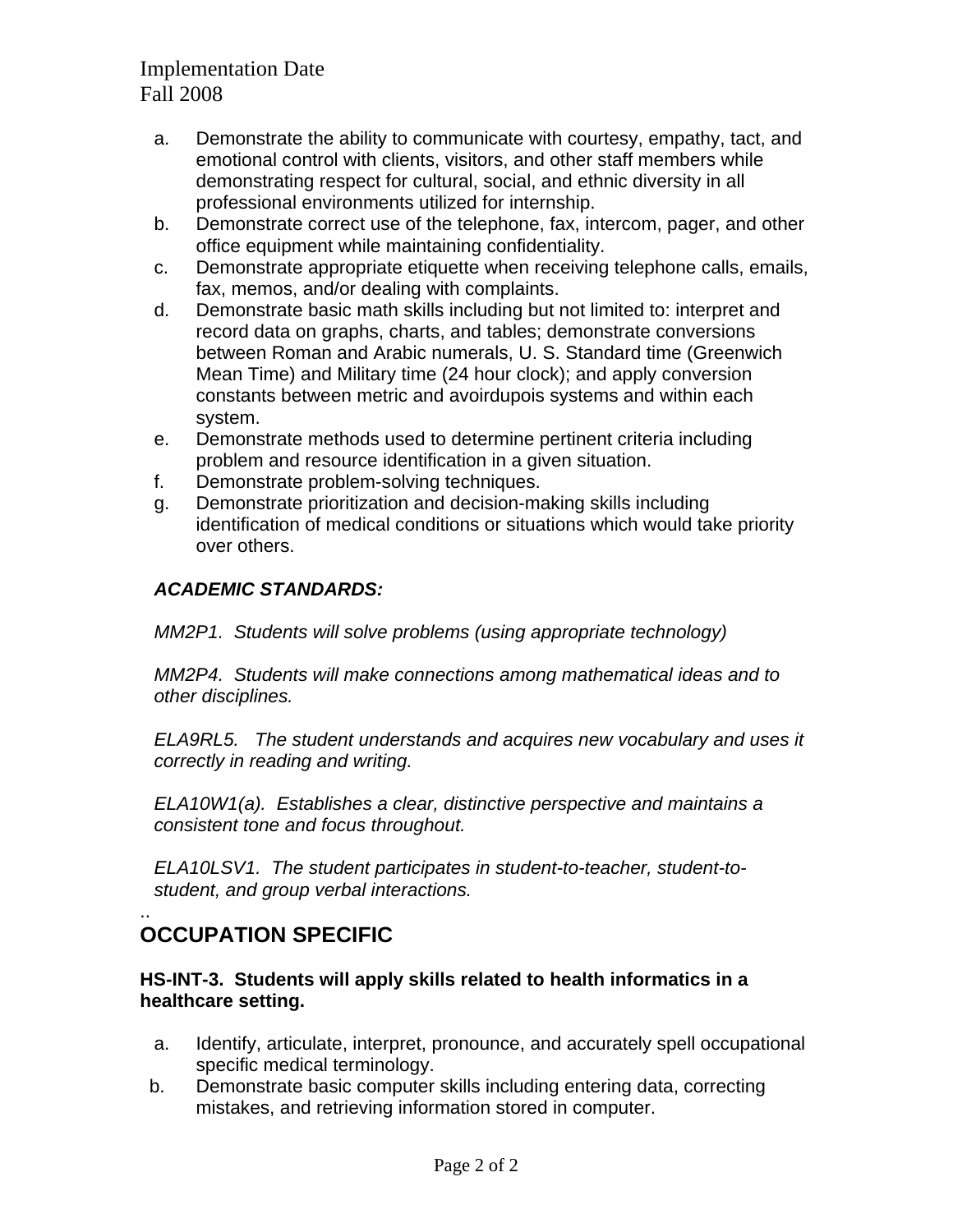- c. Demonstrate the ability to correctly identify patient records and resolve merged or incorrect entries and place them under the correct patient per established protocol.
- d. Demonstrate the ability to accurately locate and interpret information on the client's medical records including medical orders and reports.
- e. Maintain legal guidelines for documentation and releasing of all client record's information while complying with all policies and procedures designated by each facility, clinic, or office utilized for internship.
- f. Organize client's records and files to maintain data as required by the healthcare system.
- g. Demonstrate charting, utilizing the guidelines for accurate charting in both written and computerized client records while adhering to all policies and procedures designated by each facility, clinic, and/or office utilized for internship.
- h. Demonstrate understanding and articulate federal, state and regulatory requirements for chart analysis, inpatient medical records completion, and electronic medical records.
- i. Demonstrate different types of technical filing.

### *ACADEMIC STANDARDS:*

*ELA11LSV(g). Gives reasons in support of opinions expressed.* 

*ELA11W3. The student uses research and technology to support writing.* 

## **CTAE Foundation Skills**

The Foundation Skills for Career, Technical and Agricultural Education (CTAE) are critical competencies that students pursuing any career pathway should exhibit to be successful. As core standards for all career pathways in all program concentrations, these skills link career, technical and agricultural education to the state's academic performance standards.

The CTAE Foundation Skills are aligned to the foundation of the U. S. Department of Education's 16 Career Clusters. Endorsed by the National Career Technical Education Foundation (NCTEF) and the National Association of State Directors of Career Technical Education Consortium (NASDCTEc), the foundation skills were developed from an analysis of all pathways in the sixteen occupational areas. These standards were identified and validated by a national advisory group of employers, secondary and postsecondary educators, labor associations, and other stakeholders. The Knowledge and Skills provide learners a broad foundation for managing lifelong learning and career transitions in a rapidly changing economy.

**CTAE-FS-1 Technical Skills:** Learners achieve technical content skills